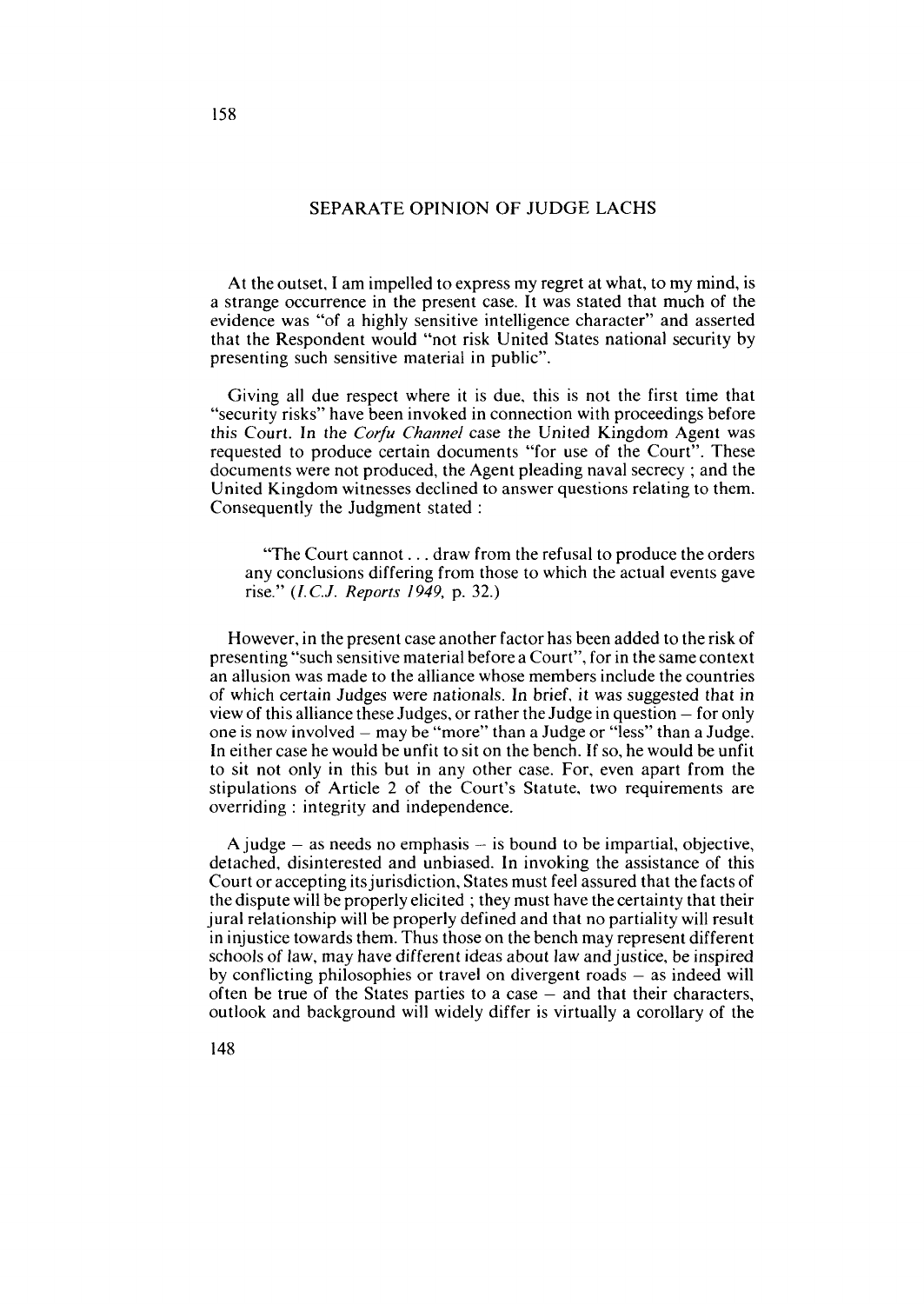diversity imposed by the Statute. But whatever philosophy the judges may confess they are bound to "master the facts" and then apply to them the law with utmost honesty.

As human beings, judges have their weaknesses and limitations ; however, to be equal to their task they have to try to overcome them. Thus in both their achievements and shortcomings they must be looked upon as individuals : it is their personality that matters. As James Brown Scott so rightly stated :

"The Court is an admirable body representing the different forms of civilization and systems of law and calculated not only to do justice between nations without fear or favour but to their satisfaction. One dream of the ages has been realized in our time." **(15** *AJIL,*  192 1. pp. *557-558.)* 

This variety of origin of the Judges is certainly the great strength of this Court. It is a major contributory factor to the confidence that al1 States may feel in the balanced nature of the Court's decisions and the broad spectrum of legal opinion they represent. But can this diversity justify an invidious distinction between Judges according to their nationality or the alliances of which their countries may happen to be members ? All Judges "should be not only impartial but also independent of control by their own countries or the United Nations Organization" *(UNCIO,* Vol. 13. p. 174). In fact, while they may have served their countries in various capacities, they have had to cut the ties on becoming a Judge. As was once said :

"It is difficult for any Judge to solicit an act of faith in favour of a process so epistemologically subjective and temporal. This is essentially true of the international Judge who must seek a commitment from various societies operating within differing systems of legal hypothesis."

Each and every Judge stands on his own record. As the late Judge Philip C. Jessup held. speaking from his considerable experience and referring to a particular dispute :

"It is one of the cases which show that a dissection of the views of the Judges of the Court to prove some kind of national alignment is often not supportable and may be quite misleading."

A telling illustration of this remark, and one apposite to the issue **1** raise, rnay be seen in the Judgment in the *United States Diplornatic and Consular Staff in Tehran* case *(I. C.J. Reports 1980,* pp. 44-45 ; cf. also *I. C.J. Reports 1982,* p. *8).* "The Justice writing an opinion", said John Mason Brown, a distinguished literary figure on the American scene.

"carries a burden unknown to the playwright, the poet or the novelist.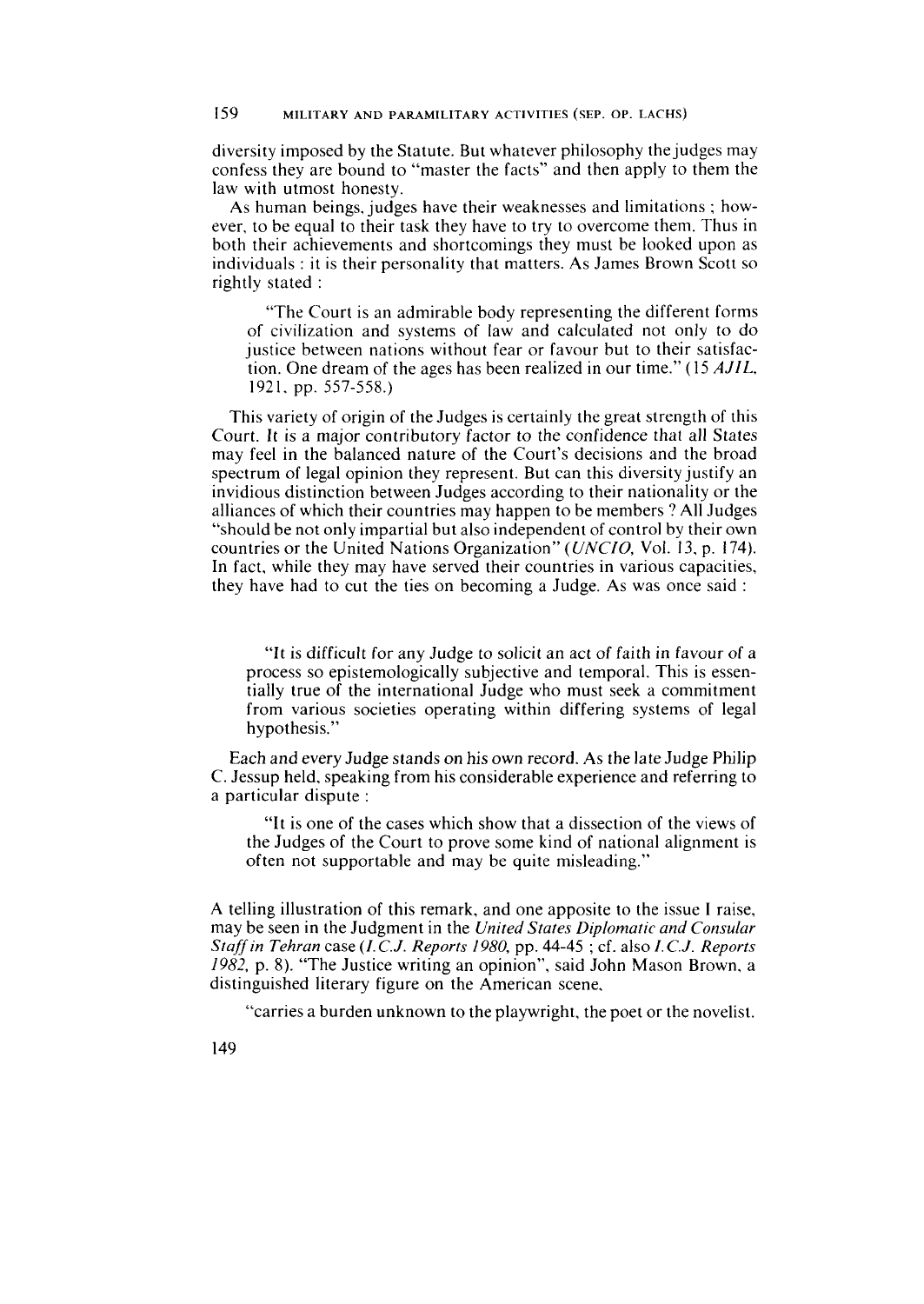It is a burden of public responsibility so heavy that its weight often makes itself felt in his prose. Wisdom is what we want from a Judge, not wit ; clarity of phrase. before beauty. decision rather than diversion. No wonder Judges' opinions. being the awesome things they are, using language as an instrument of action and capable of changing the history of a nation, are seldom read as literature." (Lecture delivered before the American Law Institute, 23 May 1952.)

Justice Frankfurter. speaking of Judges of the Supreme Court, observed :

"What is essential for the discharge of functions that are almost too much by nine fallible creatures is that you get men who bring to their task, first and foremost. humility and an understanding of the range of the problems and of their own inadequacy in dealing with them, disinterestedness and allegiance to nothing except the effort, amid tough words and limited insights, to find the path through precedent, through policy, through history to the best Judgment that fallible creatures can reach in that most difficult of al1 tasks : the achievement of justice between men and men, between men and State, through reason called law."

The words of that great judge Oliver Wendell Holmes may be added :

"The remoter and more general aspects of the law are those which give it universal interest. It is through them that you not only become a great master in your calling but connect your subject with the universe and catch an echo of the infinite, a glimpse of its unfathomable process, a hint of the universal law." ("The Path of Law". a talk given in 1897.)

This goal is certainly attainable to the very few, but we can and should attempt to strive for it : to uphold the dignity of a profession to which society for centuries has attached profound importance. In the light of such considerations, which are seldom absent from the judicial mind, it appears unseemly to doubt a Judge on account of the place where he was born or the passport he may carry. And this case is probably unique as one in which these are by implication claimed to impair a Judge's status, standing, wisdom, discretion and impartiality, and to warrant the limitation of the knowledge made available to him for the discharge of his trust.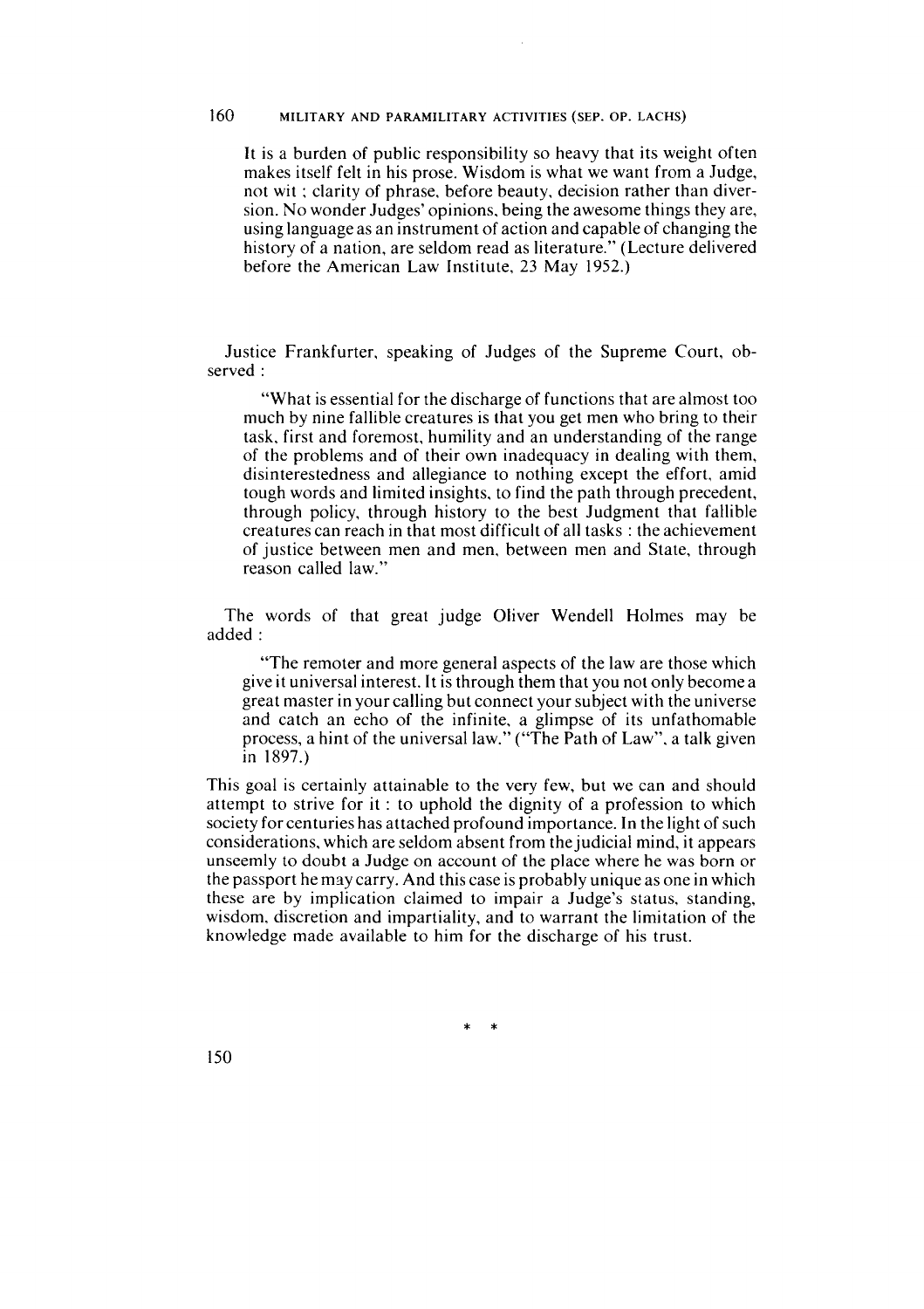Since the Court has pronounced its final Judgment in the present case and 1 did not express my views at the earlier stages of the proceedings, 1 take this opportunity to do so now. **1** have to revert to some questions already settled but 1 will do so very briefly in order not to overburden the reader who faces so many pages reflecting the wealth of thought to which the present case has given rise. Though **1** would have preferred the Court to have dealt in greater detail with the question of assistance from or through Nicaragua to opposition forces in El Salvador, since the principal issues before the Court were those of self-defence and resort to the use of force. 1 will not touch upon the substance of this question. **1** would also have preferred different formulae to be used here and there in the Judgment. Be that as it may, the first issue on which **1** felt it behoves me to make my position clear is that of the Court's jurisdiction under Article 36 of the Statute.

### **I. ASPECTS OF JURISDICTION**

The 1984 Judgment, as well as the separate or dissenting opinions appended to it, revealed that the case had some highly exceptional aspects beyond the routine questions that demand to be answered in determining the Court's jurisdiction. These aspects arose chiefly from the fact that, in the League of Nations system, two instruments were involved in the procedure for accepting the jurisdiction of the Court as compulsory in al1 or certain international legal disputes : the Protocol of adherence to the actual Statute of the Permanent Court of International Justice, and the Declaration of acceptance corresponding to the so-called Optional Clause. While the former in all cases required ratification, the latter needed ratifying only where domestic law so demanded, which was not Nicaragua's case.

Nicaragua made its Declaration as long ago as 1929 ; thus in subsequent *Reports* of the Permanent Court of International Justice it was listed among those States having made a Declaration under the "Optional Clause" without any requirement of ratification (P. *C.I.J., Series E, No.* 16, 1939-1945, p. 49). It was not however listed among States *bound by the Clause* (ihid., p. 50). because, as was noted, though it had signed the Protocol and had notified the Secretary-General of the League (by a telegram of 29 November 1939) that an instrument of ratification was to be dispatched, no trace could be discovered of such an instrument having been received.

The implications of this situation revolve on the interpretation of Article 36. paragraph 5, of the present Court's Statute, and 1 have to Say that the issue may be seen also in a different perspective than that reflected in the Judgment of 1984 *(1.C.J. Reports* 1984, pp. 403 ff.). **1** feel that the making of a Declaration under the Optional Clause was not only a manifestation of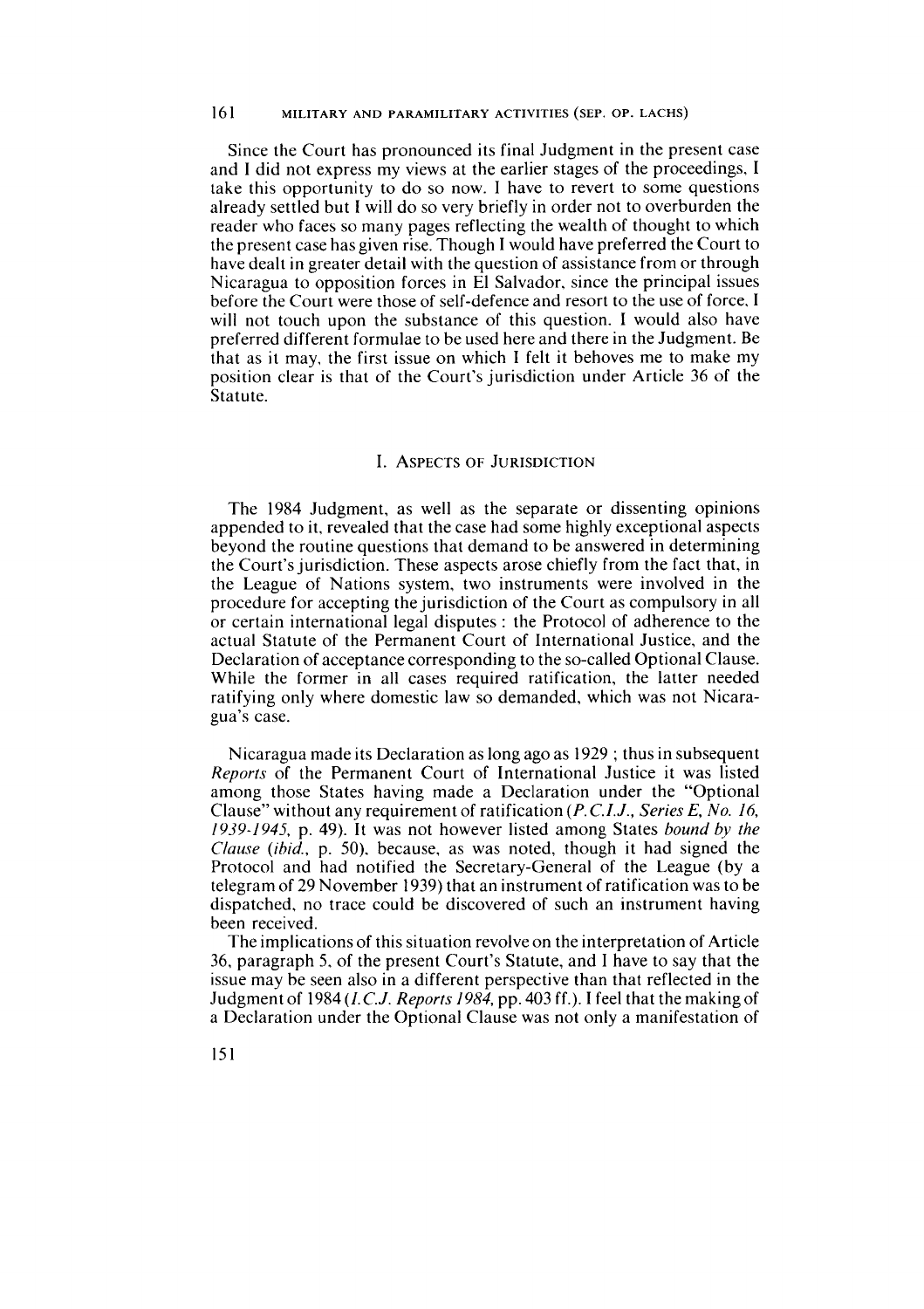Nicaragua's willingness to subject itself to compulsory jurisdiction but also, *ipsojure,* a confirmation of its will to become a party to the Statute of the Permanent Court of International Justice. From the viewpoint of intent it was thus tantamount to ratification of its signature of the Protocol. Formally. it is true, this did not suffice, and so we are faced here with the classic issue of the relationship between "will" and "deed". For, as this Court has itself remarked :

"Just as a deed without the intent is not enough, so equally the will without the deed does not suffice to constitute a valid legal transaction." (I.C.J. *Reports* 1961, p. *31.)* 

However. one has to bear in mind that in the case of Nicaragua the will was clearly manifested by the whole procedure. beginning with the acceptance of the Optional Clause and ending with the telegram concerning the ratification of the Protocol. evidenced by decisions of the competent organs of the State including signature by the President. The telegram indeed notified these acts to the Secretary-General of the League of Nations. The question arises as to its legal effects, since the instrument of ratification was not deposited.

In this context 1 wish to recall two factors which could not have remained without legal effect.

It may of course be argued that ratification is not a mere formality. However. in the present case. more attention should have been paid to the conduct of the States concerned. their practice. "toleration" or "lack of protest".

The conduct of Nicaragua, in particular, made it clear that it had acquiesced in being bound to accept the compulsory jurisdiction of the Court and that this acquiescence had an effect on the requirement of ratification of the Protocol to the old Court's Statute  $-$  a requirement moreover which could arguably have been regarded as otiose now that Nicaragua's membership of the United Nations had made it a party to the Statute of the new and may have called for a different action. Moreover one should bear in mind that the process of ratification had been initiated : there was at least an "inchoate ratification" ; for the process had already been engaged and completed, on the domestic plane, and the only point of such domestic ratification was to legalize the international step which had next to be taken.

Here 1 find a very essential factor. and one which, by force of practice over a period of almost 40 years, could not have remained without legal effect upon an instrument even if legally imperfect.

An important factor was undoubtedly the *Yearhook* of the International Court of Justice (to whose Statute Nicaragua had become a party). which consistently featured Nicaragua among the States which had accepted its compulsory jurisdiction, while adding a footnote : "the notification concerning the deposit of the instrument of ratification has not, however. been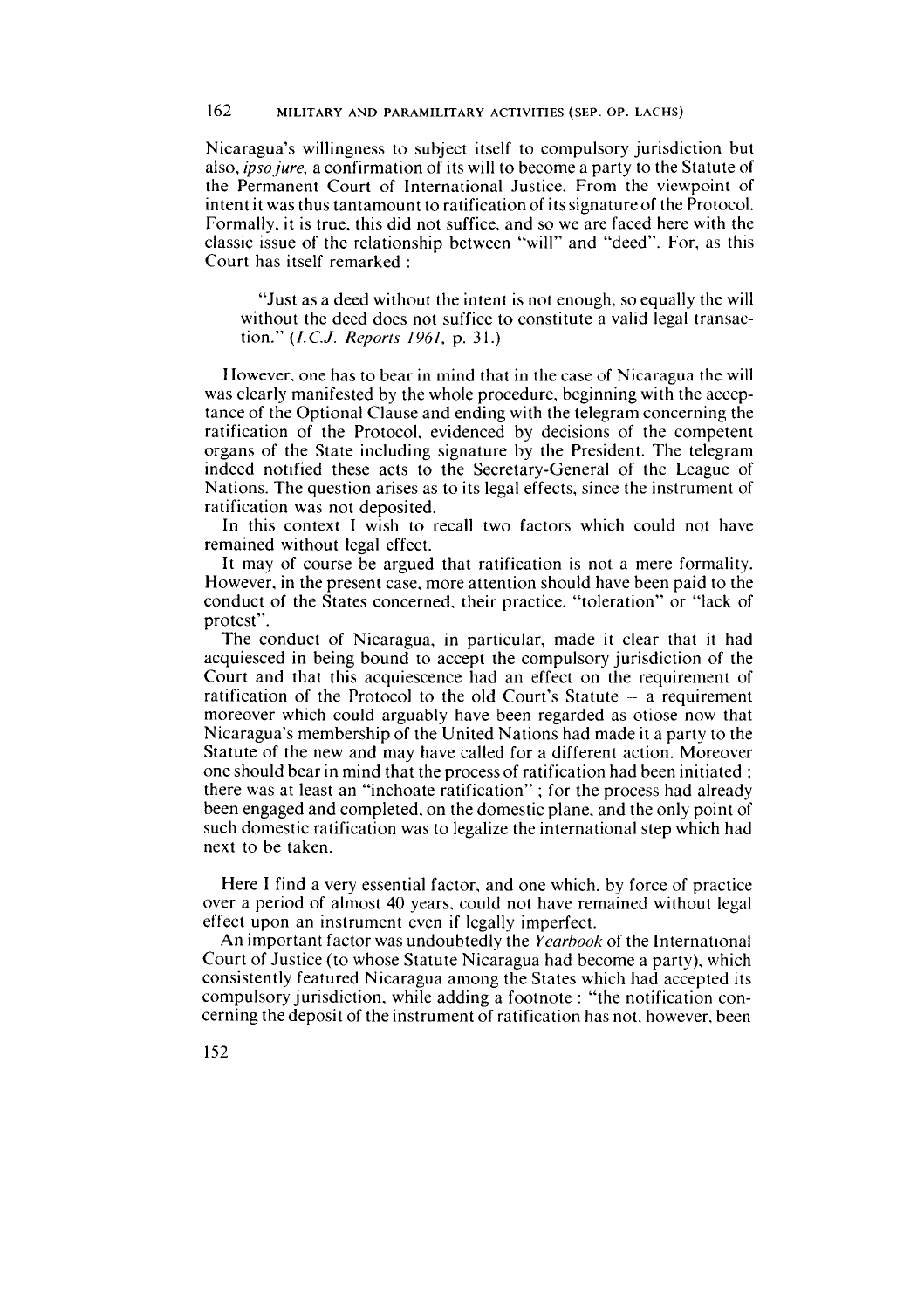received in the Registry." Since 1955-1956 it read : "it does not appear, however. that the instrument of ratification was ever received by the League of Nations." One wonders how this affected the heading of the list : and another list in which reference was made to Article 36, paragraph 5, of the Statute of the present Court (cf. *I.C.J. Yeurhook* 1947-1948, pp. 38 ff.).

In considering what value to attach to the *Yeurhook* of the Court, which is published by its Registrar on the instructions of the Court, one has naturally to give full weight to the reservation that it "is prepared by the Registry" and "in no way involves the responsibility of the Court". a caveat that "refers particularly" to

"summaries of judgments. advisory opinions and orders contained in Chapter VI [which] cannot be quoted against the actual text of those judgments. advisory opinions and orders and do not constitute an interpretation of them".

However, there is much more to the matter than this : the Court itself has been submitting annually for some years to the General Assembly of the United Nations a report, signed by the President of the Court, which becomes an official document of the Assembly and has evidential value. This report has from the outset, and without any caveat or footnote whatsoever. included Nicaragua among States having made declarations accepting the Court's compulsory jurisdiction.

The other factor is preparatory work that was needed to bring the case concerning the *Arbitrul Awurd Made* by *the King* of *Spain on 23 Decemher 1906* before the Court. Here the enquiry conducted on the subject by former Judge Hudson, acting on behalf of Honduras, is not unenlightening.

Hudson approached the Registrar of the Court on this subject under discussion and received a very interesting reply :

"1 do not think one could disagree with the view you expressed when you said that it would be difficult to regard Nicaragua's ratification of the Charter of the United Nations as affecting that State's acceptance of compulsory jurisdiction. If the declaration of 24 September 1929 was in fact ineffective by reason of failure to ratify the Protocol of signature, **1** think it is impossible to Say that Nicaragua's ratification of the Charter would make it effective and therefore bring into play Article 36, paragraph 5, of the Statute of the present Court." (Letter of 2 September 1955 ; Counter-Memorial in the present case. Ann. 35.)

Notwithstanding this statement, Hudson took a very guarded view on the subject, because in analysing the case he arrived at the conclusion :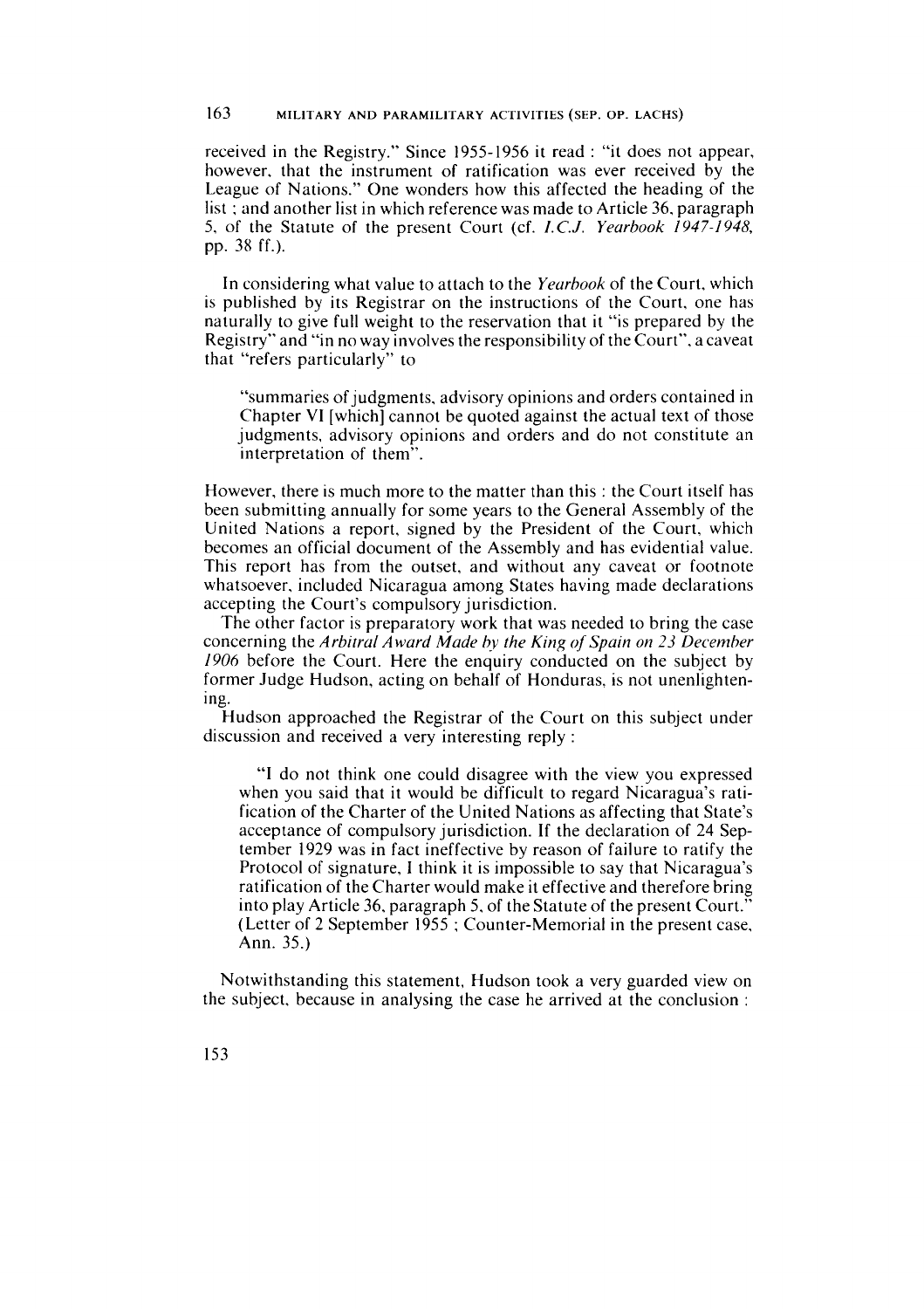"It must be borne in mind that the International Court of Justice has not determined whether there is any degree to which Nicaragua's Government is bound by the declaration of 24 September 1929 as to the International Court of Justice. Without such determination it is impossible to say definitely whether or not the Government of Honduras may proceed against the Government of Nicaragua." (Counter-Memorial in the present case. Ann. 37.)

He also visualized the following

"it is also possible that the action should begin against Nicaragua in spite of the fact that the State is not bound by the second paragraph of Article 36 of the Statute of the International Court of Justice. If Nicaragua later agrees to the jurisdiction the situation will be much the same as if it had agreed to a special agreement in advance of the case." *(Ibid.)* 

Finally it is worth recalling that Hudson, after his exchanges with the Registrar, when publishing his last annual article on the International Court in 1957. continued to include Nicaragua in the list of *Stutesparties to the compulsory jurisdiction of the Court*. The Respondent suggests that he did so "perhaps in deference to his client. Honduras" and goes on to point out that Hudson nevertheless "introduced a new cryptic footnote to Nicaragua's listing : 'See the relevant correspondence'." (M. Hudson. "The Thirty-fifth Year of the World Court". 51 *AJIL.* 1957. 17 : cf. also Çounter-Memorial in the present case. para. 143.)

One should however also recall the statement of the Nicaraguan Ambassador in Washington denying that Nicaragua had agreed to submit to compulsoryjurisdiction *(ibid.,* para. 1 16). Yet there was a special reason for this attitude. and this is made clear.

Nicaragua held that the dispute with Honduras was one which "ne porte en aucune façonsur *laréalitéde* tout fait qui. s'il était établi. constituerait la violation d'un engagement international<sup>"</sup> (I.C.J. Pleadings, Arbitral Award *Made by the King of Spain on 23 December 1906, Vol. I, p. 132, para. 3; cf.* also para. 4). These were, then. the special motives in that particular case for Nicaragua to try to evade the compulsory jurisdiction of the Court and to seek a special agreement on special conditions.

As is well known. the Parties did conclude a special agreement, yet. this notwithstanding. Honduras referred in its Memorial to Article 36. paragraph 2, of the Statute of the Court and also to the Decree of 14 February 1935 of the Senate of Nicaragua ratifying the Statute and Protocol of the Permanent Court of International Justice. a similar action undertaken on 11 July 1935 by the Chamber of Deputies and its publication in the *Official Gazette* in 1939, No. 130, page 1033. In the same Memorial Honduras referred further to the fact that the Parties had. on the basis of Article 36, paragraph 2. of the Statute of the International Court of Justice. recognized its compulsory jurisdiction *(I.C.J. Pleadings, Arbitral*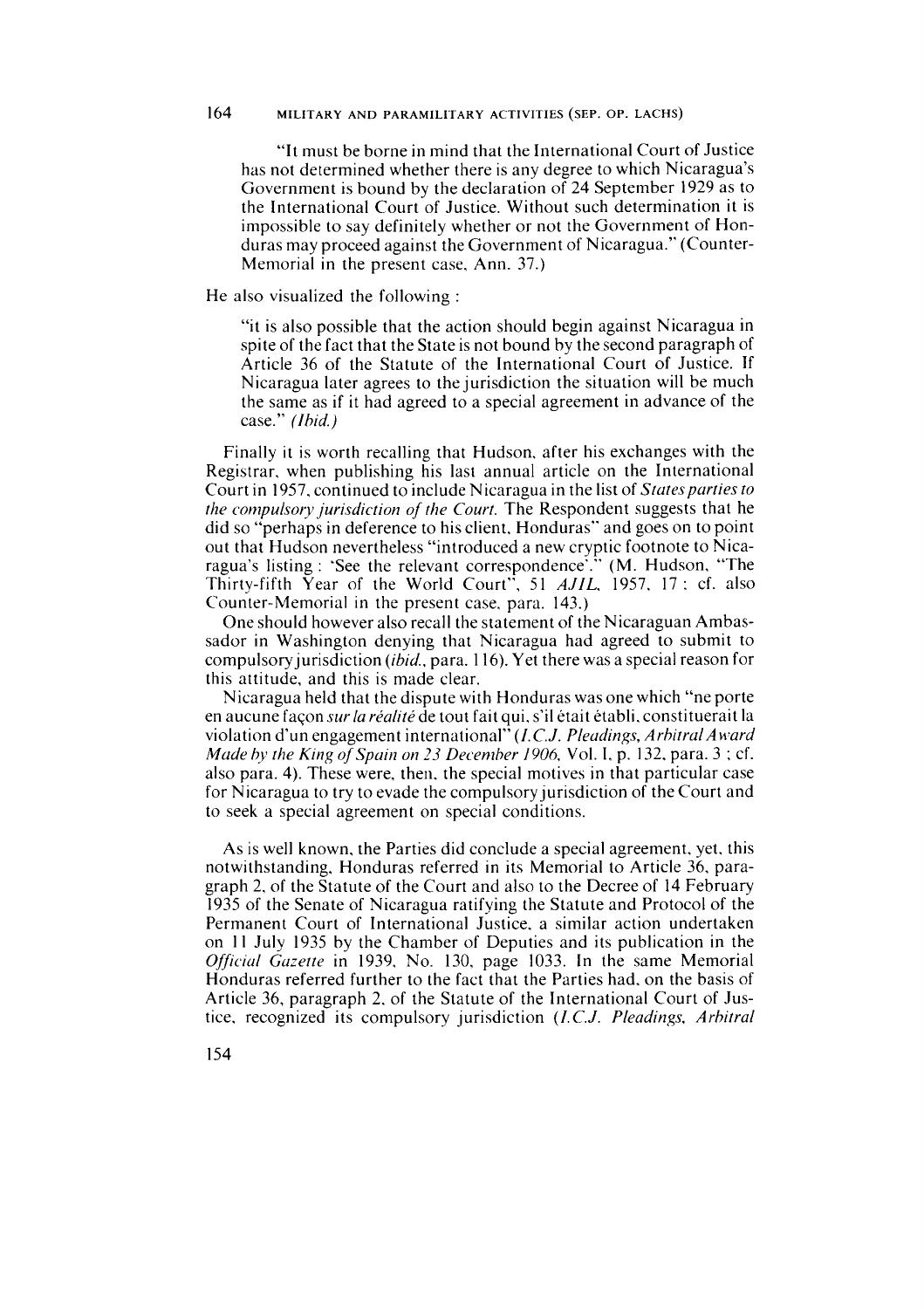*Award Made by rhe King of Spain on 23 December 1906,* Vol. 1, p. 59, paras. 37-39).

If the Registrar referred to above had a negative view on the subject, why did he continue to publish this information ? Obviously, the footnote did not resolve the problem. Was it not his duty to draw the attention of the respective United Nations organs to it in order to clarify the situation in the light of the circumstances which arose in the case concerning the *Arbitral Award Made hy the King of Spain on 23 December 1906* ? Should not the attention of the Court have been drawn to the status of Nicaragua as he saw it ? Clearly the only possible way of arriving at a definite conclusion would have been for the Court and the Secretary-General of the United Nations to be informed in order to resolve the issue. It could have been decided to inform Nicaragua accordingly. Its Government could have been asked to make clear whether it considered itself bound. in which case it may have been requested to clinch the matter, or, if it felt otherwise, to say so, which would imply its deletion from the list. This was not done, and no action was taken for a further 30 years. Here 1 cannot avoid concluding that the blame for this very awkward and time-wasting controversy on the issue of jurisdiction which caused so many difficulties must be laid at the door of the United Nations and those of its organs which failed to clarify the situation in time.

If this was so, the reason was not that Nicaragua was accorded special status or that the law was interpreted in its favour. Thus any suggestions that the Court insisted on the exercise of jurisdiction are revealed as hollow. It has never so conducted itself in the past, and has not done so now. 1, for one, have always been inclined to severity in testing the requirements to this effect.

My final conclusion on the subject of Nicaragua's Declaration is that while that State's submission to the jurisdiction of the Permanent Court of International Justice was imperfect, so far as the present Court is concerned. Nicaragua's status as a party to the Statute, the effluxion of time - 40 years' acquiescence on the part of all concerned  $-$  the lack of action by the responsible officials, must al1 be taken into account. No less essential has been the documentary affirmation of Nicaragua's status in the *Yearbook* and *Reports* of the Court. At al1 events, al1 these factors had combined to cure the imperfection which may have constituted an obstacle in the acceptance of the jurisdiction. For one should bear in mind that legal effects, rights and obligations arise in the most different circumstances, some unforeseen and unforeseeable : legal relations evolve sometimes owing to a strange accumulation of will and deeds.

On the other hand, the jurisdiction established by the bilateral treaty of 1956 leaves no room for doubt.

 $\ast$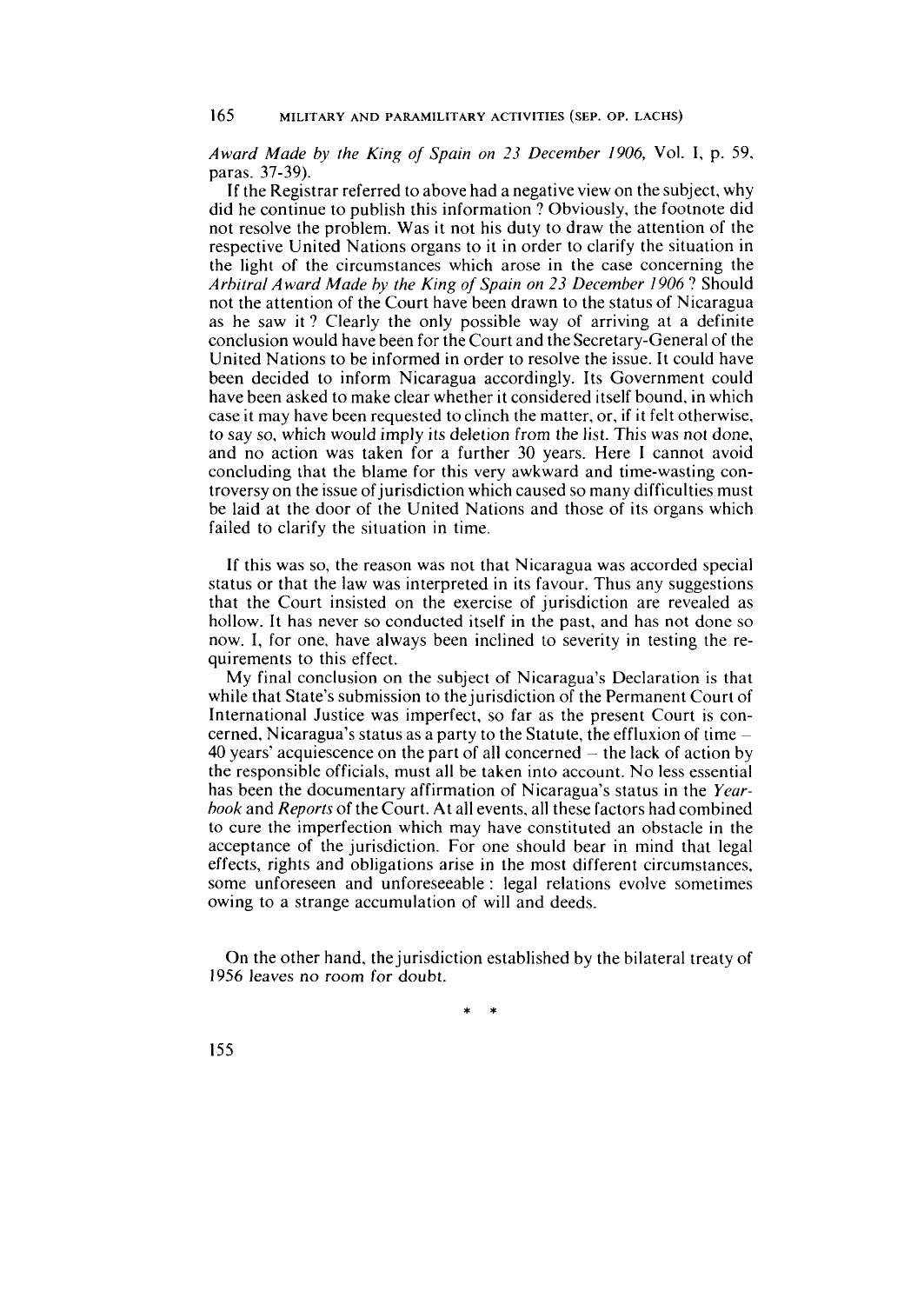### **II. JUSTICIABILITY OF THE CASE**

I now approach another subject, one raised in the first place by the respondent State - that of the alleged non-justiciability of the case. This indeed is a very serious objection and needed to be given adequate consideration. In principle, a case may be justiciable *only* if the jurisdiction of the Court has a basis in law and the merits of the case can be decided in accordance with law, which however "shall not prejudice the power of the Court to decide a case ex aequo et bono, if the parties agree thereto" (Statute, Art. 38, para. 2). In the present case it has been claimed that the submission of the "lawfulness of an allegedly ongoing use of armed force" to the Court for determination is without precedent (Counter-Memorial, para. 480); that "decisions concerning the resort to force during ongoing armed conflict are the exclusive preserve of political modes of resolution, which by their nature need not entail determinations of legal fault" (ibid., para. 484; also paras. 520 ff.): if a country's security is in jeopardy, the necessity of using force is alleged to be a purely political or military matter, thus not a matter such as the Court could possibly decide. It has also been claimed, as recalled by the Judgment, that the matters subject of the Application were left by the Charter "to the exclusive competence of the political organs" of the United Nations, in particular the Security Council (ibid., paras. 450 ff.). Strictly speaking, however, this question of the competence of other organs of the United Nations involves issues of "judicial propriety" rather than justiciability.

It is also submitted that the "established processes for the resolution of the overall issues of Central America have not been exhausted" and that "adjudication of only one part of the issues involved in the Contadora Process would necessarily disrupt that process" (ibid., paras. 532 ff. and 548 ff.). Thus the Respondent suggests that the dispute is not justiciable.

The Northern Cameroons case is referred to, and in particular the statement that "even if the Court, when seised, finds that it has jurisdiction, the Court is not compelled in every case to exercise that jurisdiction" (I.C.J. Reports 1963, p. 29). In that case it was held that Cameroon had directed its plea to the General Assembly, which had rejected it (ibid., p. 32). The Judgment added that, in the circumstances, "The decisions of the General Assembly would not be reversed by the judgment of the Court" (ibid., p. 33). The Respondent in the present case suggested that "the Court should be guided" by the "considerations" of that case. With all due respect to this reasoning, it is worth recalling that, in the case referred to, the Court found "that the resolution [of the General Assembly] had definitive effect" (ibid., quoted by the Respondent). But the most important passage of the Judgment states: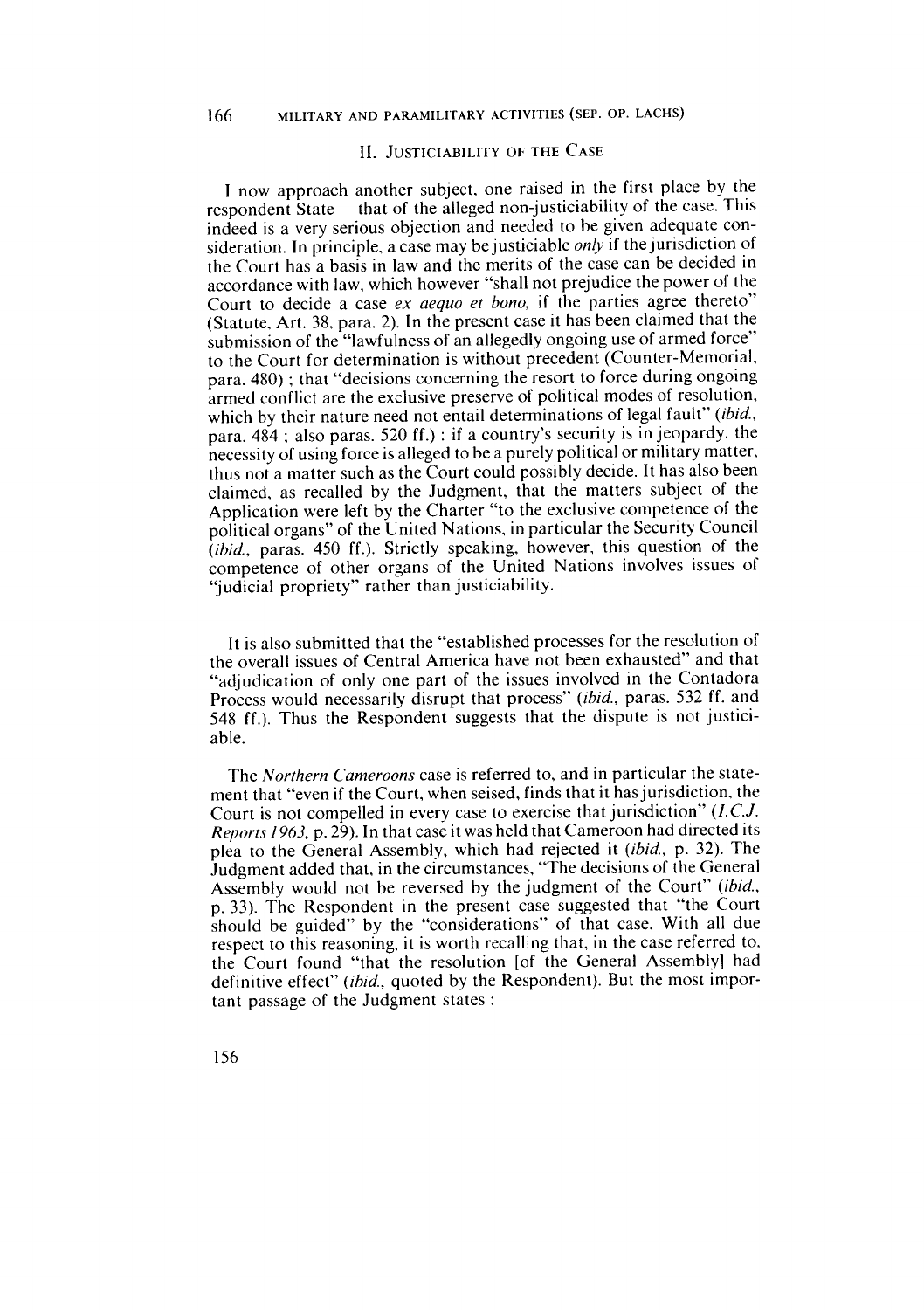"The function of the Court is to state the law, but it rnay pronounce judgment only in connection with concrete cases where there exists at the time of the adjudication an actual controversy involving a conflict of legal interests between the parties." *(I.C.J. Reports 1963,* pp. *33-34.)* 

In short. it was a "moot" case. For the Court found that "circumstances that have since arisen render any adjudication devoid of purpose" *(ihid.,*  p. 38). The same view was also held in the *Nuclear Tests* cases : "The Court therefore sees no reason to allow the continuance of proceedings which it knows are bound to be fruitless." **(1.** *C.J. Reports 1974,* p. 27 1, para. 58.) The present case, in contrast, is one in which the issues are very much alive and in which a clarification of the law can produce positive results. It is above all one in which the action of the Court may well assist the deliberations of the other organs and intermediaries concerned. The precedents referred to are therefore inapt.

Reliance has also been placed on the decision of the Court in the *Corfu Channel* case. However, the argument based on that case was rebutted by recalling that what was there in question amounted to no more than a single act involving use of force, whereas the present case features continuous hostile action. *Corfu Channel* has therefore little bearing on whether or not the Court may consider situations of "ongoing armed conflict". However that may be, it should be emphasized that the Parties now before the Court have been at odds for a long time, yet they maintain diplomatic relations, they are not at war. their armies are not engaged in battle. and the acts of force considered here are not executed by them. The Court is not faced with the "armed forces" of one State acting against another. Thus the argument of the necessity of force. or its use by an organ of a State, is not involved. In a case of this kind it rnay be maintained that there is no predetermined limit to the possibilities of judicial settlement. In a message of the Swiss Federal Council published in 1924 on the occasion of the conclusion of a treaty for the arbitration and judicial settlement of disputes it was stated that :

"Un Etat n'abdique rien de sa souveraineté lorsque, librement, délibérément, il assure par avance une solution arbitrale ou judiciaire à tous les différends, sans exception, qui n'auraient pu être aplanis par voie de négociations directes. Il renonce seulement. par esprit de justice et de paix. à faire prévaloir ce qu'il considère comme son bon droit par des moyens qui pourraient être inconciliables avec la conception même du droit." *(Feuille fédérule de la Confédération suisse,*  1924. Vol. III, p. 697.)

In general it is power relationships  $-$  or whatever other name may be attached to this area of relations between States - which render a given legal dispute indivorcible from considerations going beyond the legal object and thus prevent its judicial solution.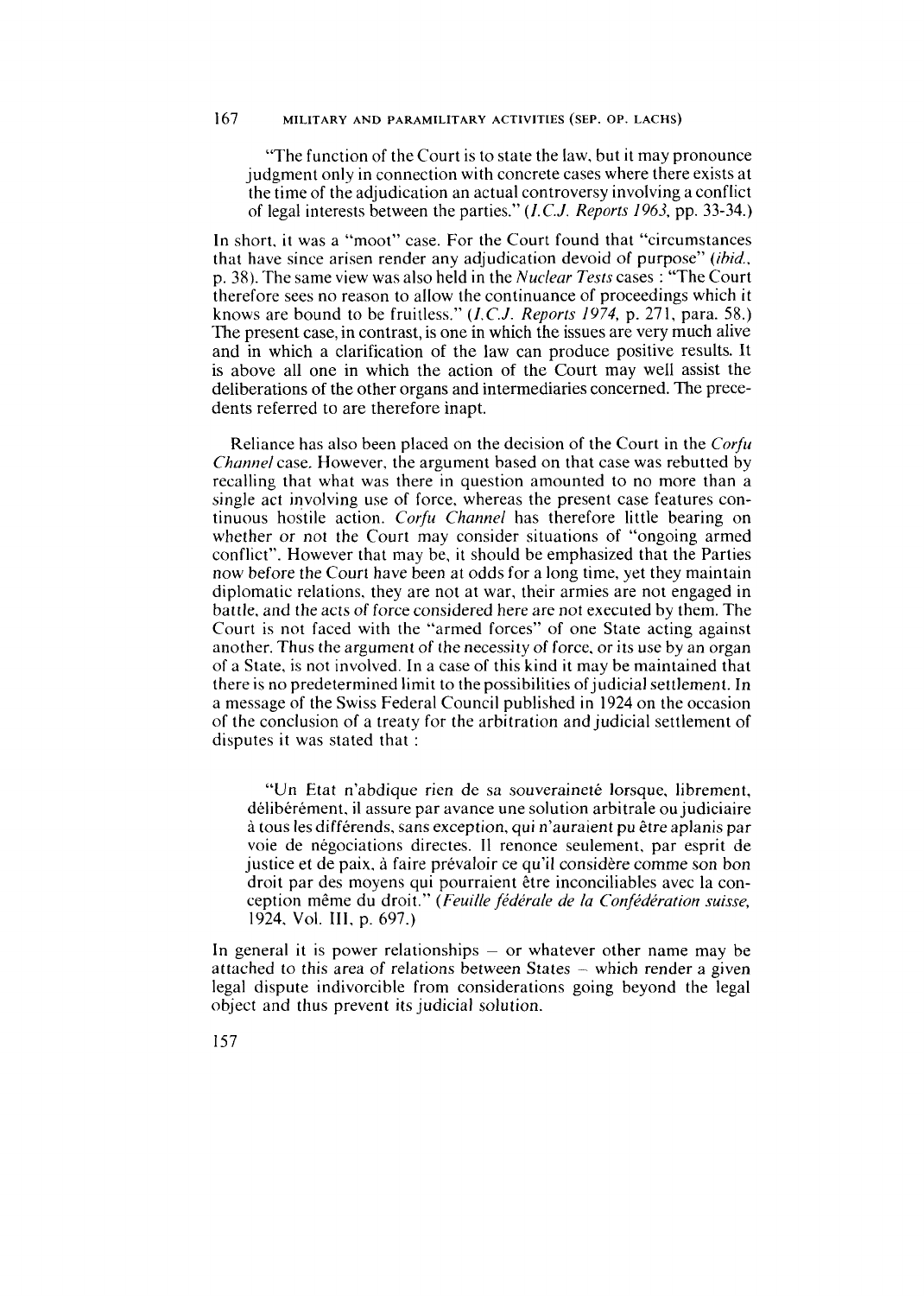But today the body of international law has in any case grown to dimensions unknown in the past. Almost al1 disputes arising between States have both political and legal aspects ; politics and law meet at almost every point on the road. Political organs, national or international, are under obligation to respect the law. This does not mean that al1 disputes arising out of them are suitable forjudicial solution. Need **1** recall that in the last century and the beginning of the present, those concerning "vital interests" of States, or their "honour", were viewed as political, and thus not subject to third-party settlement ? Even a very minute dispute may be viewed as touching the vital interests of a State. On the other hand, boundary disputes which frequently involve hundreds of miles of land, and vast areas of the ocean  $-$  thus concerning the vital interests of many States - have been most frequently referred to courts. It is here where subjective and objective criteria confront one another. If the first criterion is applied, then of course the will of the parties, or of one of them, is decisive. If the second is involved, one can confirm without hesitation that there is no dispute which is not justiciable. Yet a balance must be struck between the two criteria : the world we live in is one where certain notions, though part of the vocabulary of law, continue to be controlled by subjective evaluations. An illustration in this respect may be found in the field of disarmament : or the very concept of "balance of power". If a State were to seek a legal remedy from the Court, relying on the criterion of "balance of power", the Court would have to reflect very seriously before assuming jurisdiction, no matter how well established the Court's forrnal competence.

The Court's primary task is to ascertain the law, and to leave no doubt as to its meaning.

Tension between the parties is not the decisive factor : it may be the outcome of an eminently "legal" dispute. Nor is the test to be sought in the "importance" of the dispute. Sornetimes the officials responsible would prefer to have the dispute settled by the parties themselves and not by a group of jurists who are mostly unknown to them ; to have it resolved on subjective criteria, by a decision less learned but more practiceoriented.

It is frequently argued that on matters of great importance law is less precise while on other, minor matters it contains much more detail. One could maintain that the present state of international law opens the way to the legal solution of al1 disputes, but would such a solution always dispose of the problems behind them ?

Thus it becomes clear that the dividing line between justiciable and non-justiciable disputes is one that can be drawn only with great difficulty. It is not the purely formal aspects that should in my view be decisive, but the legal framework, the efficacy of the solution that can be offered, the contribution the judgment may make to removing one more dispute from the overcrowded agenda of contention the world has to deal with today.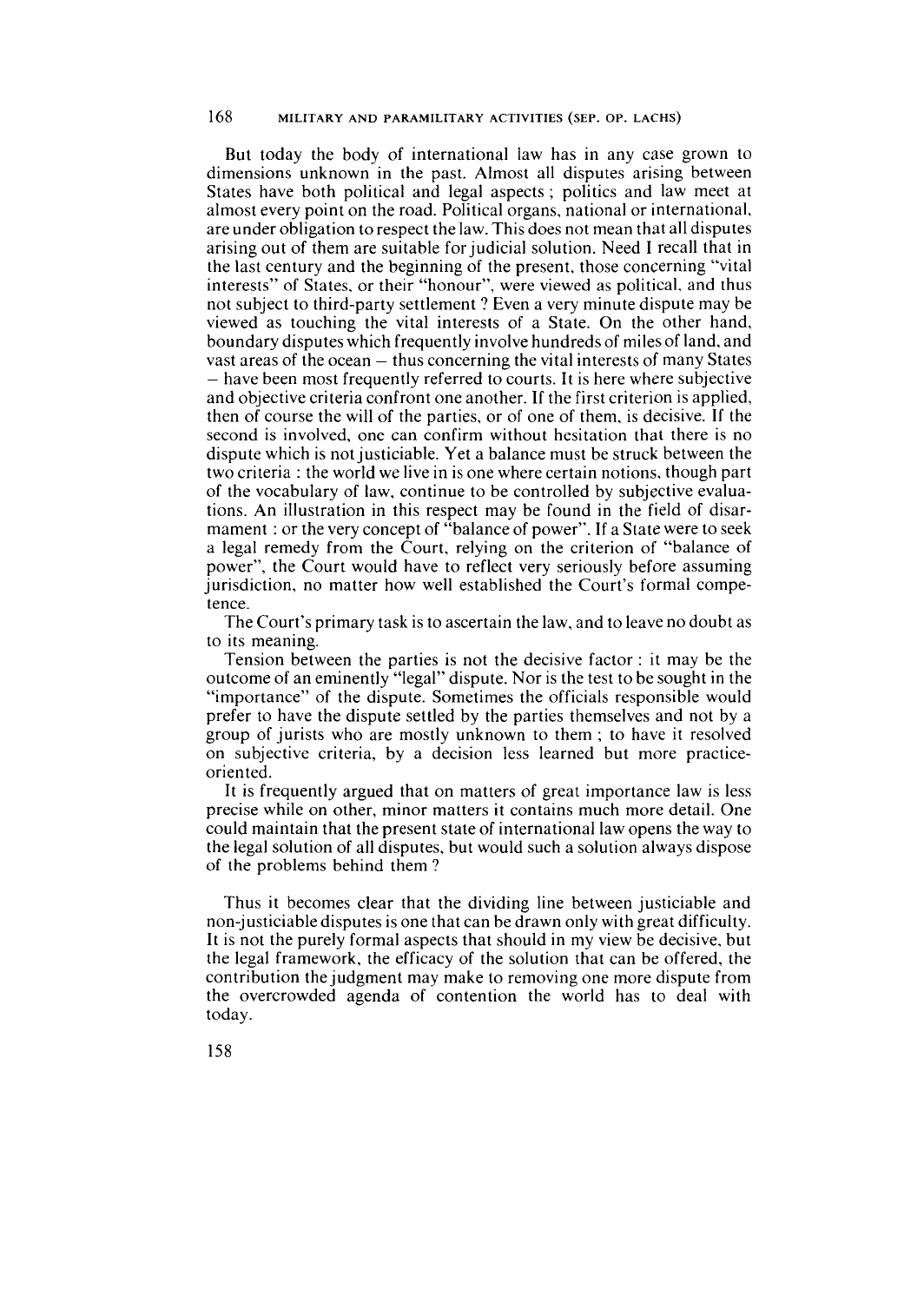The view "that the Court cannot adjudicate the merits of the complaints alleged in the Nicaraguan Application does not require the conclusion that international law is neither directly relevant nor of fundamental importance in the settlement of international disputes" (Counter-Memorial, para. 531).

In this context reference is made to Lauterpacht's dictum :

"Here as elsewhere care must be taken not to confuse the limitation upon the unrestricted freedom of judicial decision with a limitation of the rule of law **l."** 

However, Lauterpacht also maintained that:

"there is no fixed limit to the possibilities of judicial settlement. Al1 conflicts in the sphere of international politics can be reduced to contests of a legal nature. The only decisive test of the justiciability of the dispute is the willingness of the disputants to submit the conflict to the arbitrament of law." *(Ihid.)* 

Among the reservations contained in the Respondent's declaration recognizing the Court's jurisdiction, there is none which would exclude disputes of the character reflected in the present case. For it is not among those declarants which have accepted the compulsory jurisdiction of the Court with the exception of "disputes arising out of any war or international hostilities", or "affecting the national security".

Once the case is brought before it, the Court is obviously not bound by the reasoning of either party, which may attach to the dispute different labels. Here it need not accept the reasoning of Nicaragua and in fact it does not on several points. In this context it may be of interest to recall some comments on the Judgment in the *United States Diplornatic and Consular Staff in Tehrun* case made by a recognized authority on the International Court of Justice :

"According to one doctrine of justiciability of disputes, it would be difficult to imagine a more tension-laden and therefore non-justiciable dispute. The alleged non-justiciable character of the dispute was underscored by Iran in its letter of 9 December 1979 to the Court  $2$ ."

"In the view of the United States, the case was eminently justiciable." [As the Applicant's Agent stated in presenting the case at the phase of Provisional Measures :] "this case presents the Court with the most dramatic opportunity it has ever had to affirm the rule of law

<sup>&#</sup>x27; Cf. *The Funcrion of Law in the lnrernutional Communiry, Oxford 1933,* p. 389. <sup>2</sup> Leo Gross, United States Diplomatic and Consular Staff in Tehran 1974 case, 2 AJIL, 1980. **pp.** 395 **ff.**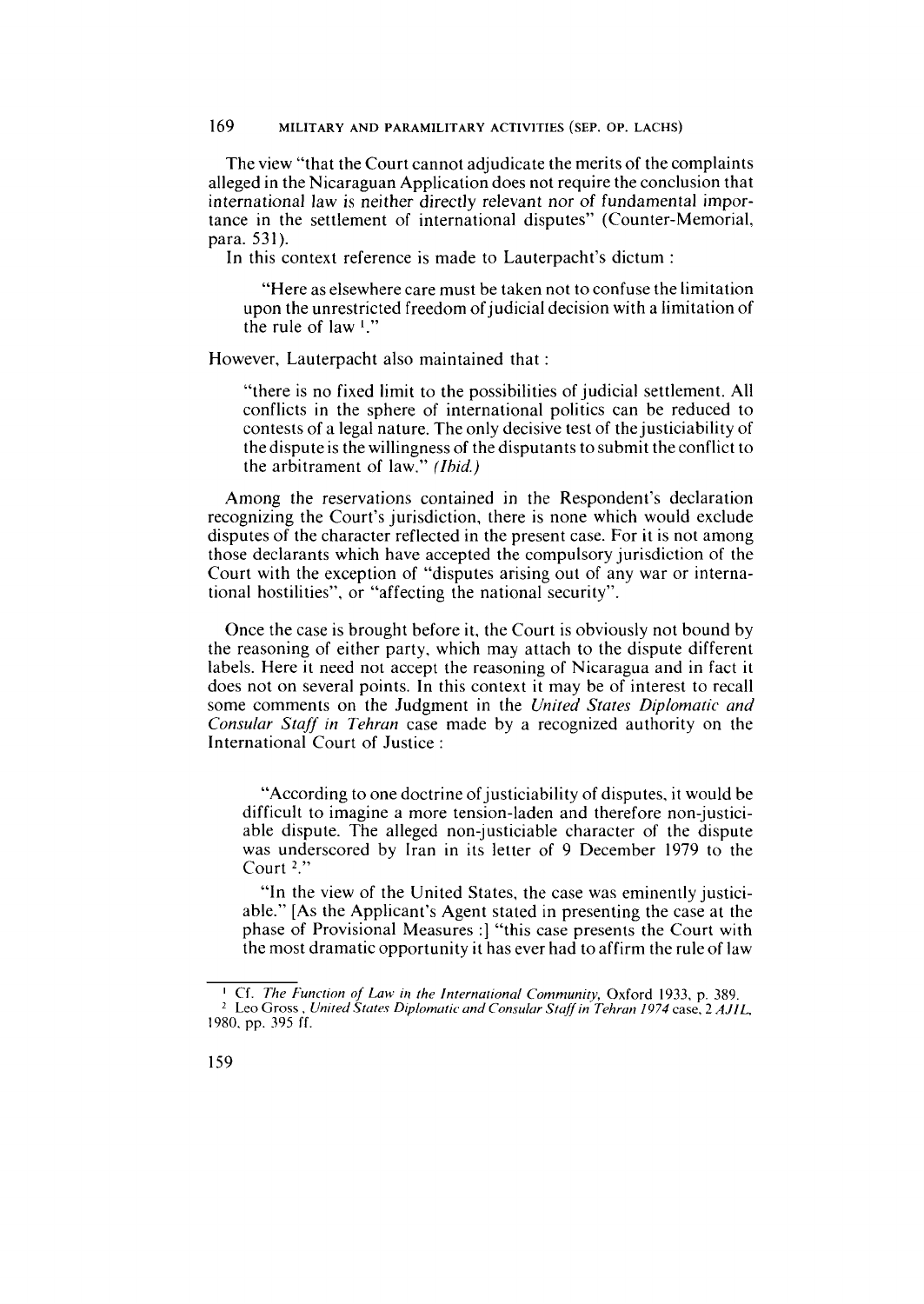among nations and thus fulfil the world community's expectations that the Court will act vigorously in the interests of international law and international peace **l".** "lt would seem [says Gross] that the Court lived up to these expectations." "There is no doubt that this case represents a landmark in the relations between the United States and the Court." [The author adds :] "This then is the first time in 35 years that the United States has turned to the Court<sup>2</sup>."

Finally, the justiciability of the present case is not affected by any other means tried by the Parties in order to solve their disputes. As **1** indicated some time ago :

"There are obviously some disputes which can be resolved only by negotiations, because there is no alternative in view of the character of the subject-matter involved and the measures envisaged. But there are many other disputes in which a combination of methods would facilitate their resolution. The frequently unorthodox nature of the problems facing States today requires as many tools to be used and as many avenues to be opened as possible. in order to resolve the intricate and frequently multi-dimensional issues involved. It is sometimes desirable to apply several methods at the same time or successively. Thus no incompatibility should be seen between the various instruments and fora to which States may resort, for al1 are mutually complementary **3."** 

# III. JUDICIAL ERROR

Anatole France had one of the heroes of his stories. Judge Thomas de Maulan, say : "un juge soucieux de bien remplir sa fonction se garde de toute cause d'erreur. Croyez-le bien, cher monsieur, l'erreur judiciaire est un mythe." Yet such errors do occur, to all. As Justice Frankfurter stated in the *United Mine Workers* case : "Even this Court has the last say only for a time. Being composed of fallible men, it may err." (330 US 308. quoted in his concurring opinion in the famous *Little Rock School* case : 358 US 22.)

As an illustration of this unfortunate fact. I myself find upon reflection that the Order of 4 October 1984 (I.C.J. *Reports 1984,* pp. 215 ff.), should

<sup>&#</sup>x27; Leo Gross. *op. cit.* (quoting from pp. 35-36 of the I.C.J. *Pleudings. United Stutes Brplon~utic und Consulur Stuff in Tehrun).* 

*Ihid.,* **p.** *410.* 

<sup>&#</sup>x27; *I.C.J. Reporrs 1978.* **p.** *52.*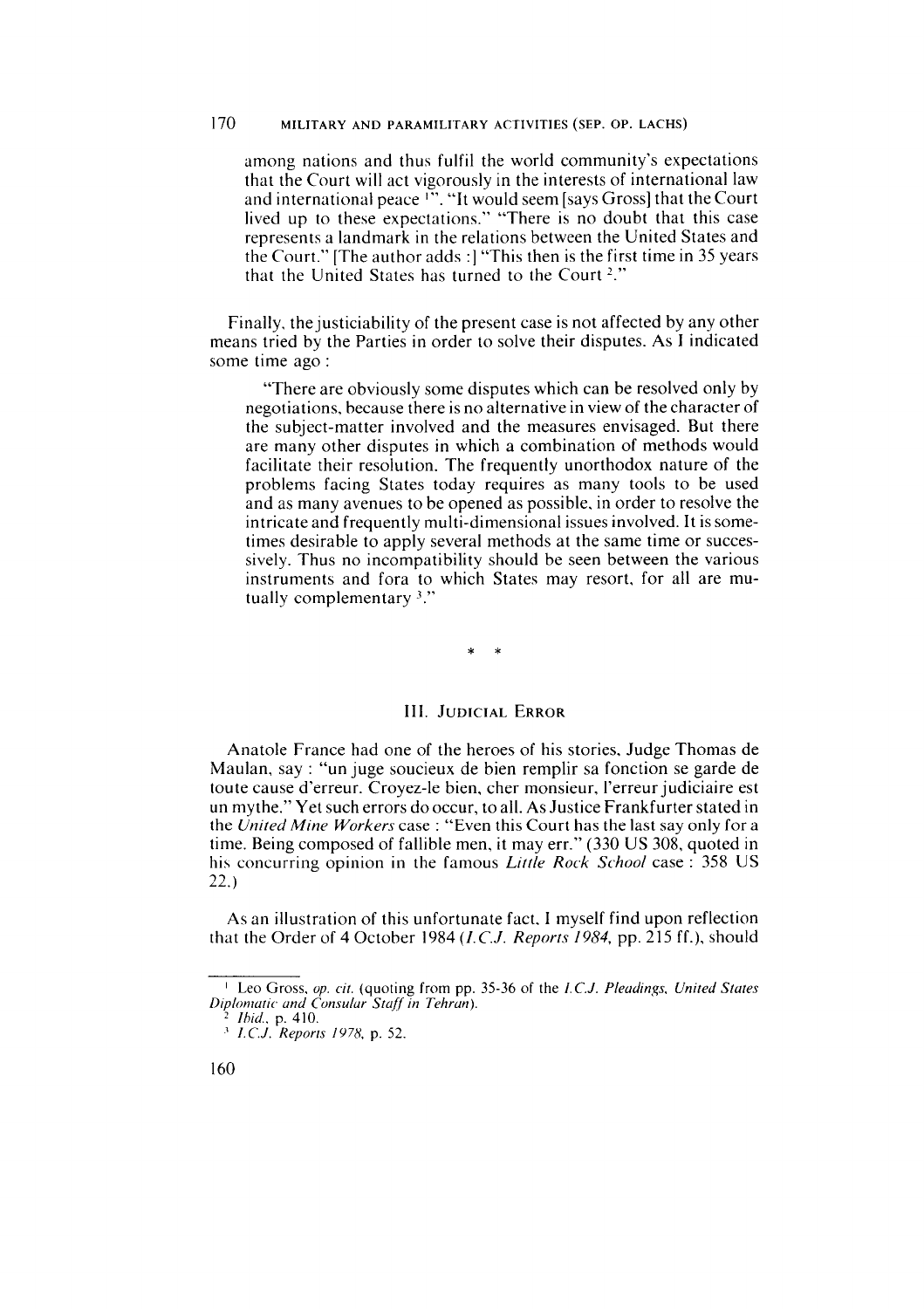have granted El Salvador a hearing on its declaration of intervention. In that Order the Court took note that El Salvador reserved

"the right in a later substantive phase of the case to address the interpretation and application of the conventions to which it is also a party relevant to that phase".

One might have hoped or expected that El Salvador would at the later stage  $-$  the "substantive phase"  $-$  deal with all the issues of interest to it, and thus assist the Court in the performance of its task.

However. while there was no adequate reason to grant El Salvador the right of intervention at the jurisdictional stage. it would probably have been in the interest of the proper administration of justice for the Court to have granted "a hearing" and thus to have become more enlightened on the issues El Salvador had in mind ; at the very least. it would have prevented an impression of justice "not being seen to be done". It is. after al]. "of fundamental importance that justice should not only be done, but should manifestedly and undoubtedly be seen to be done" (Lord Hewart in *The* King v. *Sussex Justices* ex parte *McCarthv*, 1 K.B. [1924]. pp. 256 and 259).

However. "I sometimes think that we worry ourselves overmuch" -Justice Cardozo once exclaimed  $-$  "about the enduring consequences of our errors. They may work a little confusion for a time. The future takes care of such things.

Might it not be a slight exaggeration to draw from the error to which 1 refer conclusions totally unrelated to it ?

### IV. REGIONAL EFFORTS TOWARDS A SOLUTION

The Court's decision is intended to resolve the dispute between the Parties submitted to it in the present case.

However, it is also greatly to be hoped that it will serve to diminish the basic tension and confrontation between them. It should give occasion to the opening of a new chapter in their mutual relationship and to the redoubling of efforts to assist them in the resolution of their conflict.

The Court should take note with satisfaction of the well-known diplomatic initiative undertaken in 1983 by four countries of the area : Colombia, Mexico, Panama and Venezuela. Its purpose was to reach a regional arrangement including those States and the five countries of Central America - among them Nicaragua. This plan was commended by the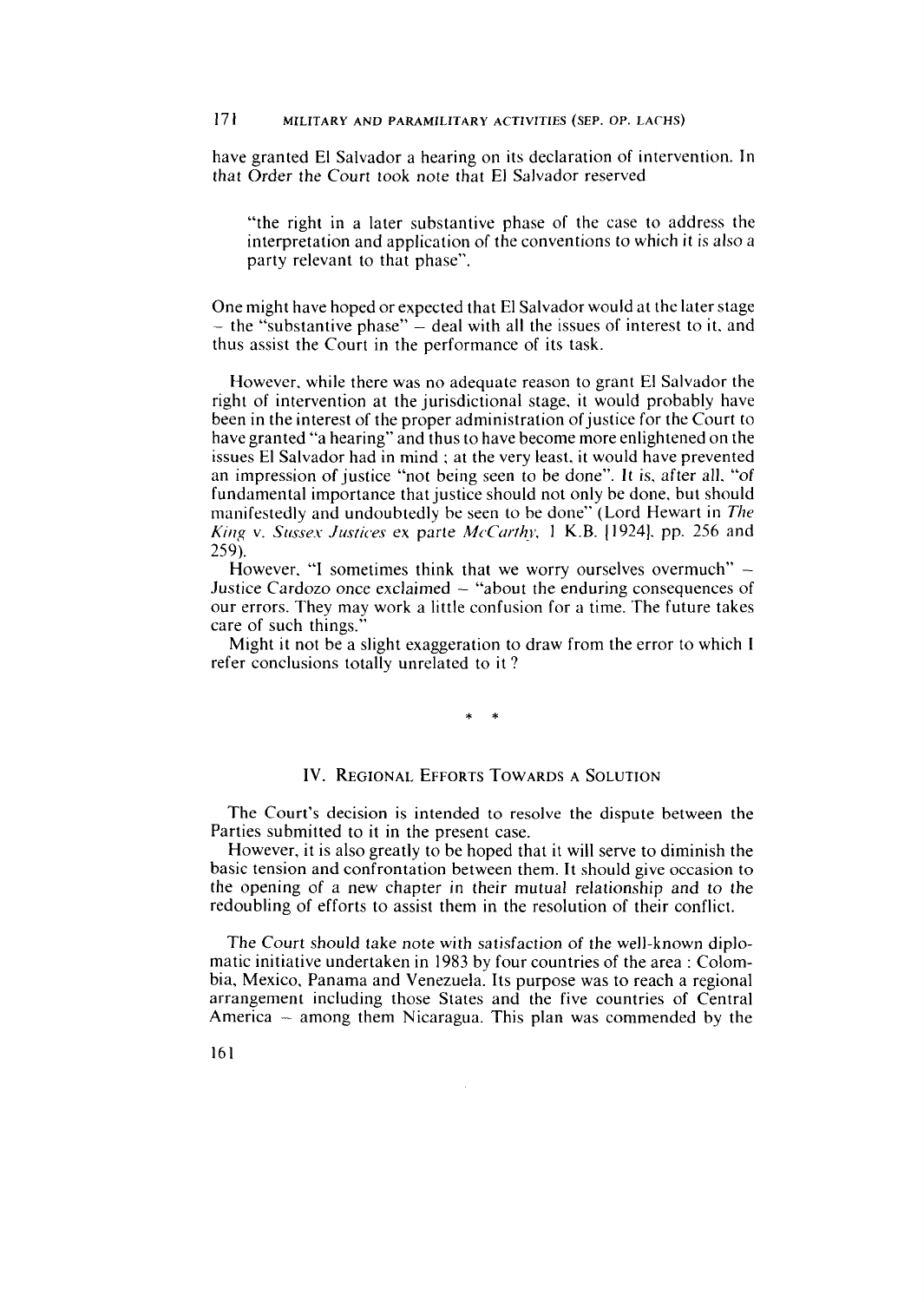Security Council of the United Nations (res. 530, 19 May 1983) and the group was urged "to spare no effort to find solutions to the problems of the region". Similar action was taken by the General Assembly (res. 38/ 10, 1 1 November 1983) and the General Assembly of the Organization of American States (AC/res. 675 (XXII-6/83), 18 November 1983).

It is noteworthy in how consistent and determined a fashion the Group has continued its efforts, addressing itself to basic economic. social, political and security concerns which plague the region. This has been borne out by a series of meetings, draft agreements and continuous consultations.

1 am confident that the Governments of the "Contadora Group" States are genuinely concerned to fulfil the task they voluntarily accepted : to secure peace, territorial integrity and economic development in the countries of Central America ; i.e., Nicaragua, Costa Rica, Honduras, El Salvador and Guatemala.

At a recent stage the interest in these problems has grown and other Latin American States  $-$  Argentina, Brazil, Peru and Uruguay  $-$  have established the so-called "support group" to work in co-operation with the Contadora Group.

While the Court was dealing with the case, representatives of all these States met in order to prepare the Contadora Act. The meeting held in Guatemala City (15 January 1986), following the inauguration of the first civilian President after 32 years, was viewed as particularly successful. The last meeting held in May 1986 recorded some progress but as yet has not produced the hoped-for treaties.

This remains the best way for the solution of the conflict : one in which the Applicant and other Central American States would undertake clear and unequivocal obligations and which would be guaranteed by other Latin American States with the participation of the respondent Government. Both Parties, then, should co-operate with the Contadora Group as the most-qualified intermediary.

As the Court held in the past, its real function, whatever the character of the dispute, is "to facilitate, so far as is compatible with its Statute, a direct and friendly settlement" (P.C.I.J., *Series A, No.* 22, p. 13). It has stressed on other occasions the great desirability of a negotiated settlement (P.C.I.J., *Series A/B, No. 78,* p. 178).

Therefore, while it is my profound conviction that a peaceful solution of the dispute remains a realistic possibility and the only feasible one. 1 consider the Court should in the meantime have stressed that, in order not to disturb such a solution, both Parties should refrain from any activities likely to aggravate or complicate their relationship and should do everything in their power to speed up their efforts, jointly with the States mentioned, to reach the required agreement on reconciliation, and on CO-operation in various domains.

The Judgment can thus make a constructive contribution to the reso-